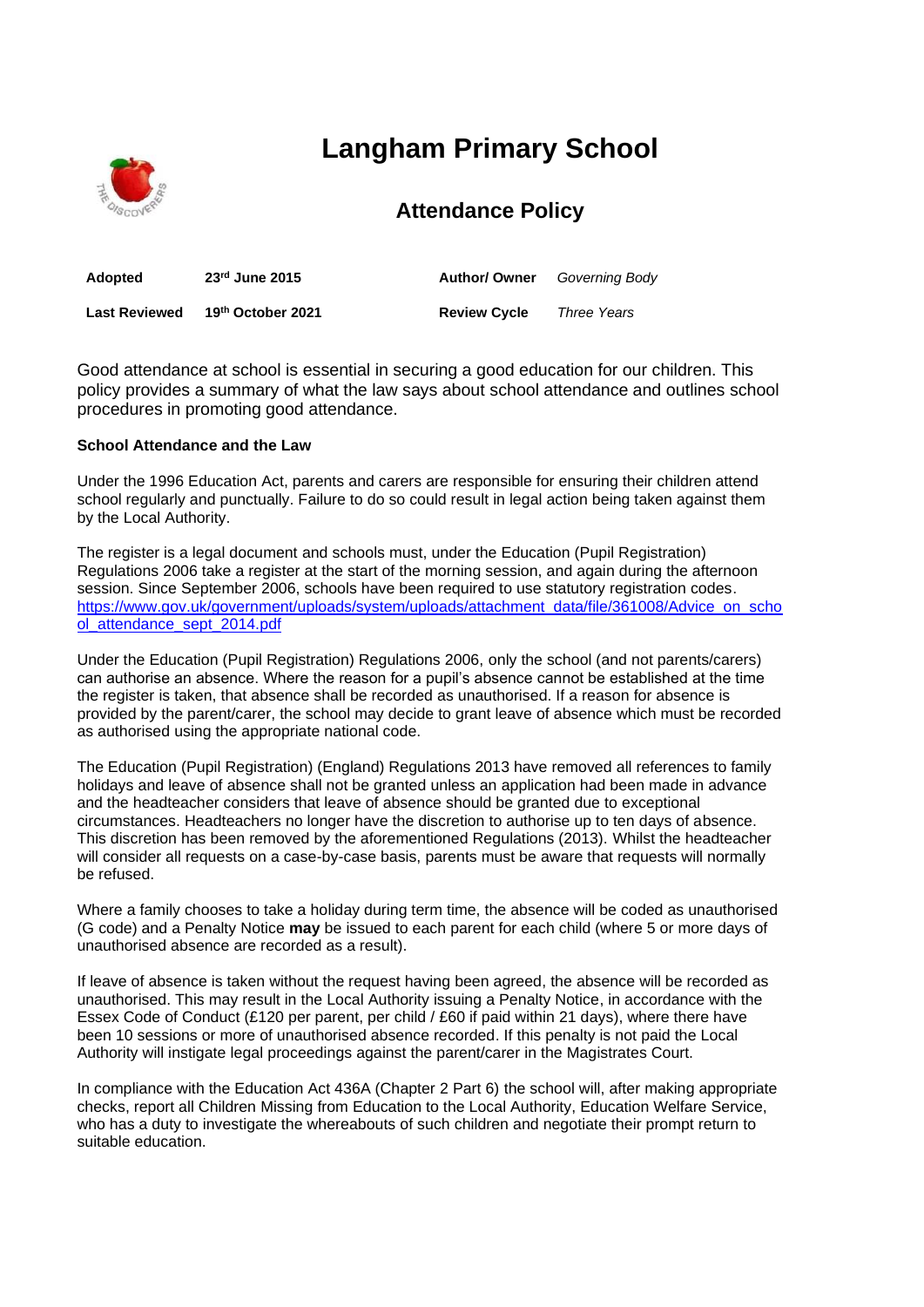#### **Roles Responsibilities and Procedures**

#### **School**

- Morning registration opens at 8:45 and closes at 8:55. Afternoon registration opens at 1:00 and closes at 1:10. Children arriving after registration will be recorded as late.
- If the school has not been contacted about a child's absence by 9:30 (when morning registers have been checked) we attempt contact with parents by telephone. If no contact can be made we send an e-mail confirming that no reason for the absence has been received by the school and what efforts we have made to contact the family. National codes for unauthorised absence are used. This includes a code for 'unexplained' absence. Continued/ repeated unexplained absence may indicate a safeguarding issue. The school has a **Child Protection Policy** which explains how we deal with safeguarding concerns.
- Leave during term time can only be granted by the headteacher. Applications must be made in writing at least one full week before the date of absence.
- Attendance figures are monitored termly. Parents are contacted if attendance falls below 90%.
- The school will make arrangements for reintegration as appropriate following prolonged periods of absence.

#### **Parents/carers**

- Parents should call the school before 9:00am on the first day of absence to inform us of absence due to illness. Our phone number is **01206 272266.** There is no need to contact the school on the second or subsequent consecutive days' absence for the same illness.
- Parents are asked to inform us of planned medical visits in advance of the absence from school. This can be done by phone, written note to the school office or e-mail. [admin@langham.essex.sch.uk](mailto:admin@langham.essex.sch.uk)
- Where a child appears to be having an unacceptable level of absence due to medical reasons, the school may request that medical evidence (such as appointment cards or prescribed medication) be provided to cover all absences. Failure on the part of the parent to provide such medical evidence, will result in absences being recorded as unauthorised and referral to the Missing Education and Child Employment Service (MECES)
- Requests for leave of absence must only be made in exceptional circumstances as family holidays will NOT be authorised under any circumstances. Applications forms for leave can be obtained from the school office.
- Parents are expected to work with school and/or MECES to resolve any attendance issues

The school may refer a pupil to MECES where attendance remains a concern following school intervention. The Education Welfare Service will work with schools and families to address attendance issues. However, if attendance fails to improve, legal action may be taken against parents/carers and could include a Penalty Notice, Education Supervision Order or Prosecution.

> **North East** [ME&CE.NE@essex.gov.uk](mailto:ME%26CE.NE@essex.gov.uk) Telephone: 0333 013 9983

### **Children Missing Education**

All children, regardless of their circumstances are entitled to a full time education which is suitable to their age, ability, aptitude and any special educational needs they may have. Children missing from education (CME) are at significant risk of underachieving, being victims of abuse and becoming NEET (not in education, employment or training) later in life.

The [Children Missing Education Policy and Procedures d](https://schools.essex.gov.uk/pupils/Education_Access/Documents/Education%20Access%20-%20CME%20and%20EHE%20Team%20-%20Policy%20and%20Practice%20Guidance%20document.pdf)ocument outlines the procedures that are to be followed within Essex to identify, locate and engage children who are Missing from Education, and to ensure that Essex County Council is effectively meeting its obligations under the Education Act (1996).